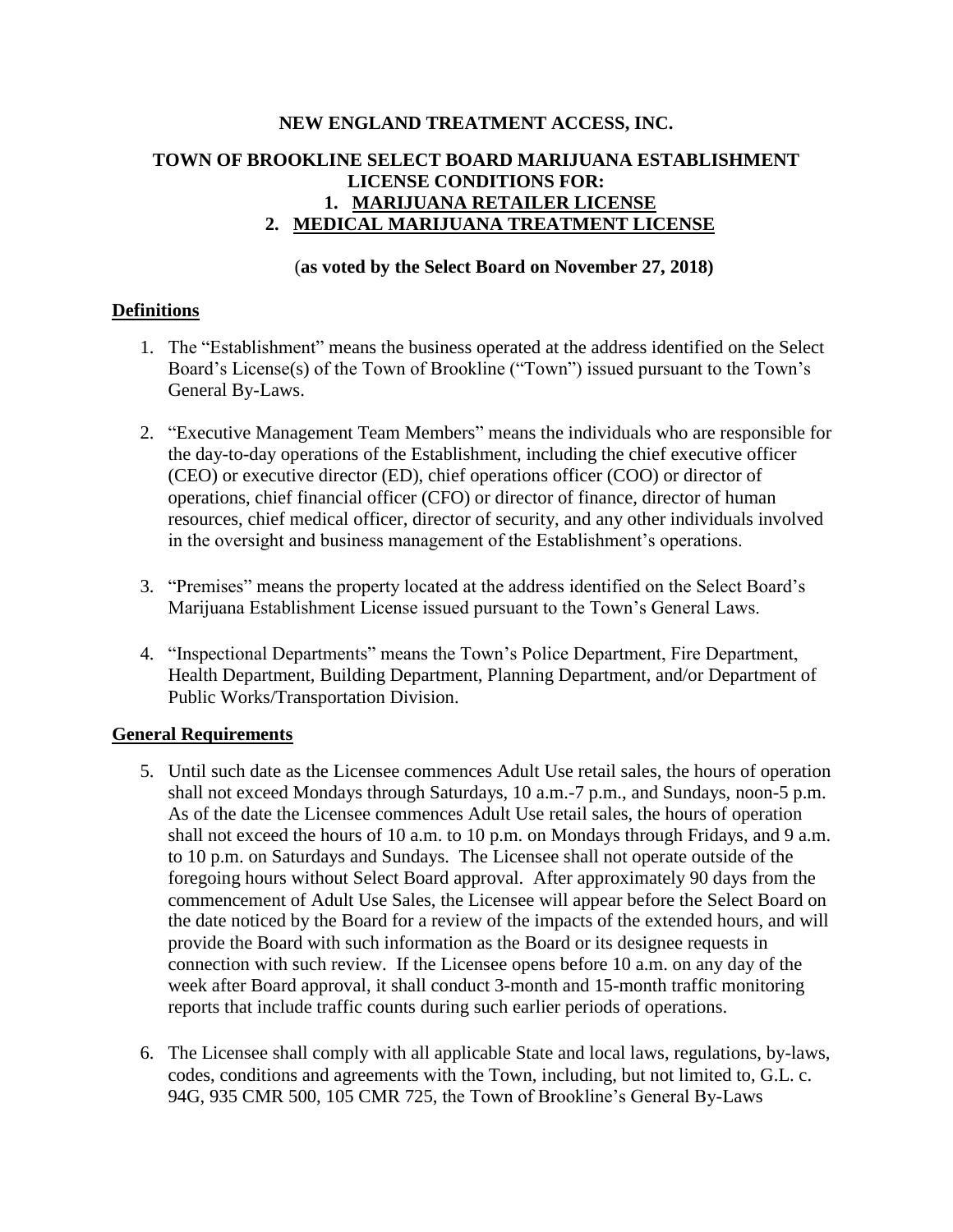(including, but not limited to, **Article 8.37 of the General By-Laws**), the Town of Brookline's Zoning By-Laws, all applicable Town building, fire prevention, police, and health codes, regulations and standards, and any conditions imposed on licenses and permits held by the Licensee in connection with the Licensed Establishment (including, but not limited to, the Town's Zoning Board of Appeals special permit and any Select Board license). In the event of a conflict between these conditions, on the one hand, and State or local law or regulation, on the other, State or local law or regulation shall govern.

- 7. The Licensee shall comply with all agreements with the Town, including but not limited to Host Community Agreement ("HCA") with the Town. In the case where the HCA Stipulation(s) conflict with a State or local law or regulation, or with a condition imposed by a Massachusetts Cannabis Control Commission ("CCC") or Massachusetts Department of Public Health ("DPH") marijuana license, a condition of this Select Board License, or the Zoning Board of Appeals special permit, then the State or local law or regulation or License or permit condition shall control.
- 8. The Licensee shall maintain all permits and licenses required by State and local laws in connection with the Establishment, including, but not limited to, a valid, current license in good standing from the CCC and/or DPH. Any voiding of the license of the CCC and/or DPH by operation of law (including due to cessation of operations, failure to become operational within the permitted time, or relocation without State approval), and any revocation or suspension of the State license applicable to the Establishment, shall result in an automatic suspension of the Select Board license pending hearing or the opportunity therefor and pending further determination by the Select Board made in conformity with law.
- 9. The Licensee's operations at the Establishment shall be limited to those permitted by a CCC and/or DPH license and the Select Board Marijuana Establishment License pertaining to the Establishment and to the Premises.
- 10. The Licensee may close the Establishment or cease its operations, whether on a temporary or permanent basis, if permitted by State law, and if permitted by the Select Board after a written request to close or cease operations submitted to the Select Board that explains the reason(s) therefor, the length of such closing or cessation of operations, and any plans to reopen. The notification and request for permission to the Select Board must be submitted thirty (30) days in advance of the closing or cessation of operations. In the event of an emergency preventing the thirty (30) days notice and request for Select Board permission to close or cease operations, the Licensee shall submit the notice and request to as soon as it is aware of the need to close or cease operations. Failure to provide such notice and to obtain such permission may, after hearing or reasonable opportunity therefor, result in cancelation of the license.
- 11. The Licensee acknowledges that the conditions herein pertain to its sales of marijuana and related products as may be permitted under existing State law, and that in adopting these conditions the Town assumes operations by the Licensee that comply with existing State law. The Town reserves the right to modify these conditions as may be permitted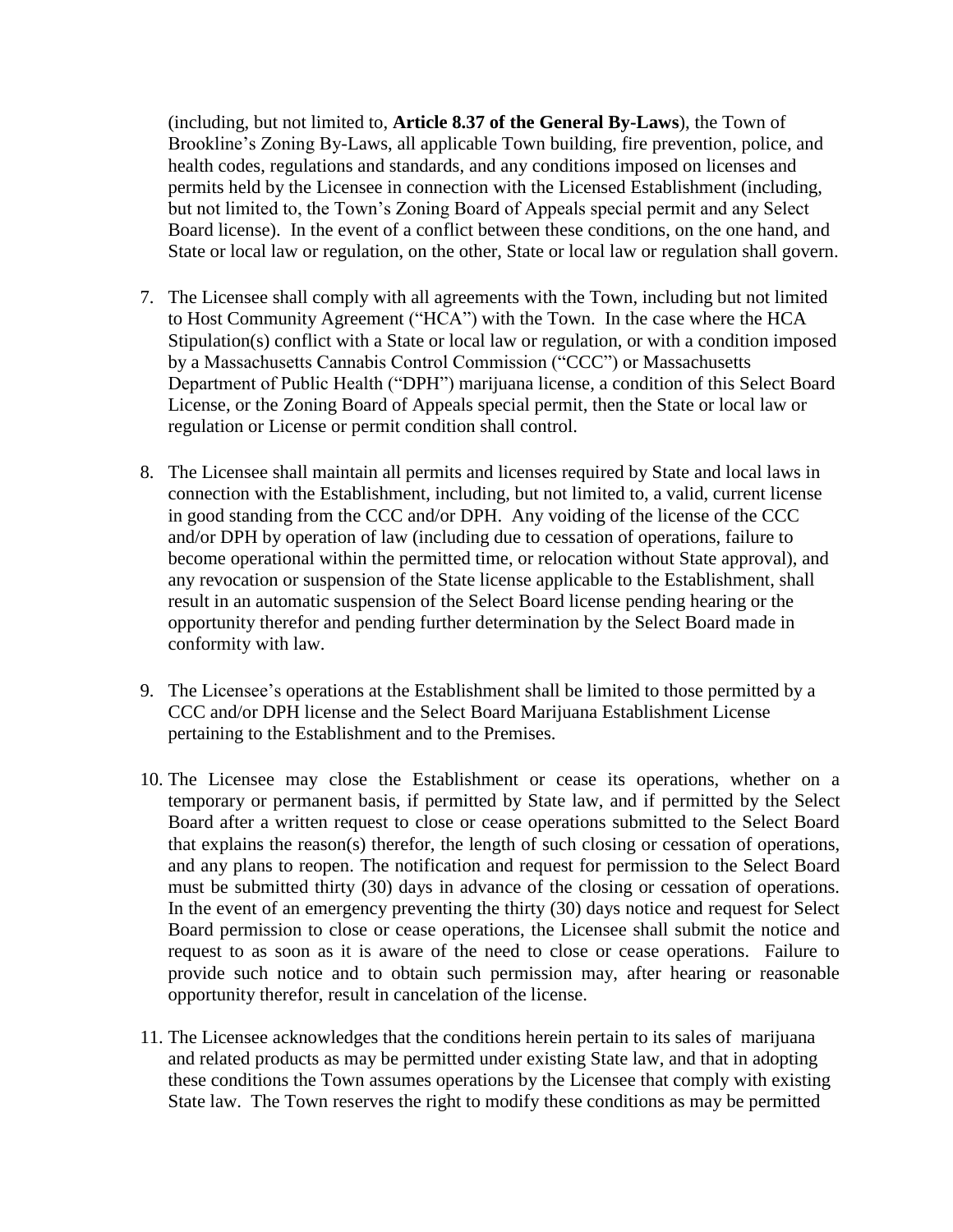by law in the event that changes in State law could authorize changes in the products sold by the Licensee or in the nature of the licensee's business.

## **Management-Related Requirements**

- 12. Unless already approved in connection with the Licensee's Town RMD Select Board License, the Licensee must obtain Select Board approval for Board Members, Executive Management Team Members, Directors, the Manager, and any Alternate Manager(s), and for any changes in Board Members, Executive Management Team Members, Directors, the Manager, and Alternate Manager(s), which may entail the Select Board's review of a person's suitability for such position. In the event that the Select Board or designee undertakes a criminal background check in connection with such suitability determination, the Licensee shall provide to each person for whom it seeks Select Board approval a CORI Acknowledgment Form and a hard or electronic copy of the Town's "CORI Policy: Licensing", and provide to that the person an opportunity to review such materials prior to the person's execution of the CORI Acknowledgement Form and the Establishment's submittal of the executed CORI Acknowledgement Form to the Town.
- 13. The Licensee must obtain the approval of the Chief of Police of designee for the executive(s) or manager(s) responsible for security at the Premises (including for formulating and/or implementing security measures, plans and policies pertaining to the Licensee's operations, physical facility or transportation to or from the site), and for any change of personnel in such position.
- 14. A Manager or Alternate Manager must be on the Premises during the Establishment's hours of operation. In the event of an emergency, the Manager or Alternate Manager on site who needs to leave the Premises shall designate an Alternate Manager to act as the temporary manager on duty. A written record shall be kept which identifies the Manager or Alternate Manager on duty for each shift. The Manager or Alternate Manager on duty shall have total responsibility for the proper operation of the Establishment's Premises and operations.

# **Operational Requirements**

- 15. There shall be no consumption, production or manufacture of any marijuana products at the Establishment. Production and manufacture does not pertain to repackaging of marijuana products produced or manufactured off-site.
- 16. Deliveries of products shall not originate from the Premises unless explicitly required by State law.
- 17. The Licensee shall have a police officer on-site to direct pedestrian and vehicular traffic in and out of the Premises during operating hours. An additional police officer may be required if requested by the Brookline Police Department.
- 18. NETA will install sufficient concave mirror(s) to permit staff and detail officers to view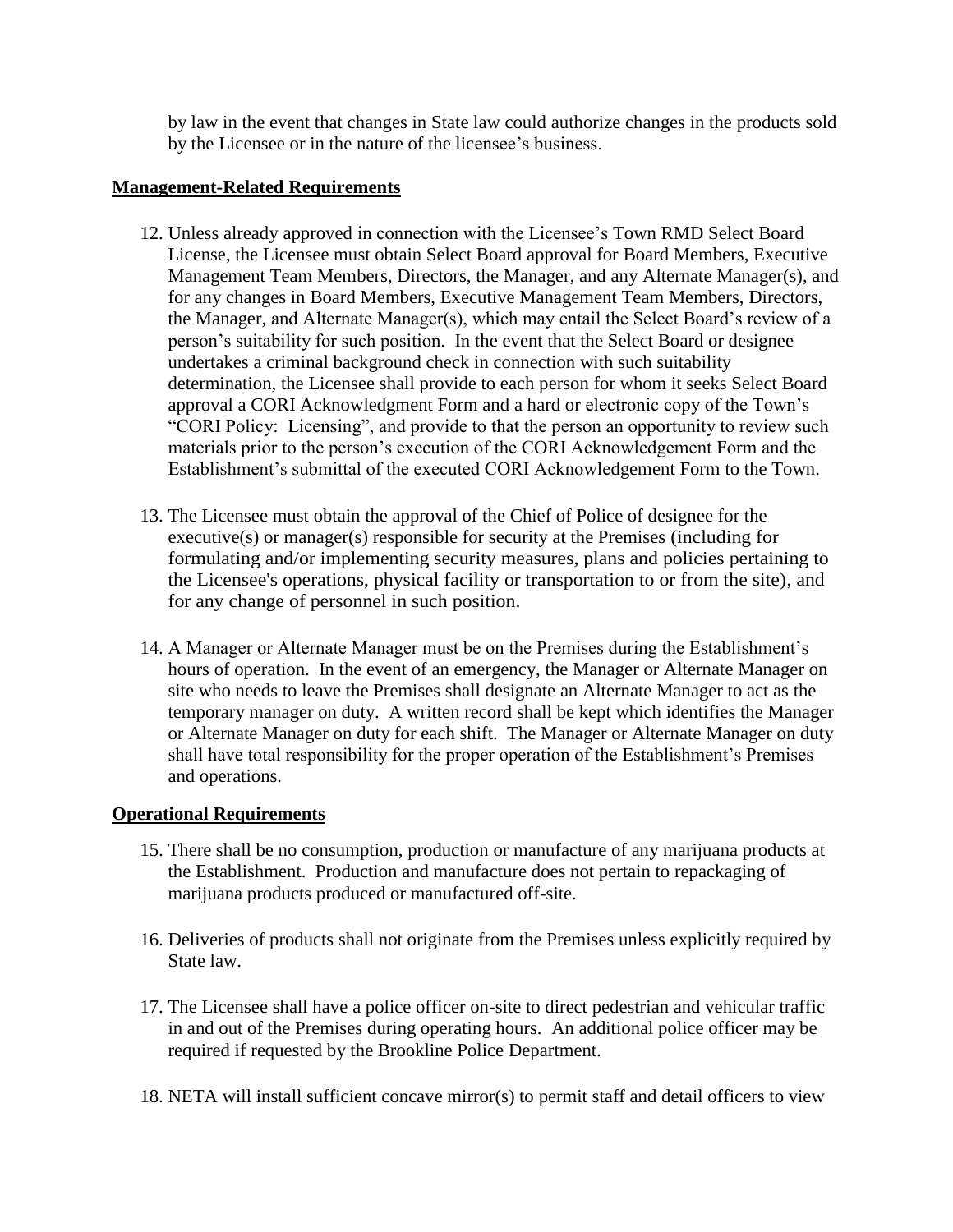the two parking spots directly behind the Eversource transformer station from the upper lot.

- 19. The Licensee shall have an attendant on the Premises during the Establishment's hours of operation to assist visitors with parking vehicles and with ingress onto and egress from the Premises.
- 20. The Company shall not supply marijuana or marijuana products free of charge or as otherwise prohibited by 935 CMR 500.105. Prohibited endeavors shall include, but are not limited to, product "giveaways", gifts, coupons, free or donated marijuana or the distribution of marijuana or marijuana products as an incentive, prize or bonus in a game, contest or tournament involving skill or chance.
- 21. The Licensee shall comply with the Transportation Demand Management Plan ("TDMP") submitted to the Town pursuant to conditions of the Licensee's special permit, as those provisions may be amended with Town approval.
- 22. The Company shall accept as valid proof of age a government-issued photographic identification containing a date of birth, both in connection with sales by the Company through the Establishment's operations and for deliveries of marijuana and marijuana products to locations within the Town. The Licensee shall use Police Departmentapproved ID scanner technology to verify the adult consumer is 21 years of age or older prior to entry into the facility and will verify ID again at point of sale. Medical patients shall be verified prior to entry and at the point of sale using the state tracking system to confirm state registration. As recommended by the Brookline Police Department in order to optimize the process for checking identifications prior to entry, the Licensee shall install some type of awning or shade at the entry door and shall also procure a shade cover for the scanning devices in order for staff to better view the scanning device.
- 23. Queuing of pedestrians on the sidewalk is permitted on a trial basis for the first six months of adult use sales only. The Licensee shall have one staff person on-site to monitor and manage customer queuing on the public sidewalk. A clear path for pedestrians at least four (4) feet in width shall be kept open on the sidewalk at all times, including hours when the business is closed to the public. NETA staff will monitor the line and take steps to ensure that the 4-foot path of travel is present at all times for the entire length of the line, including asking customers to leave and return at another time, if necessary. The Licensee shall take measures to prevent customer queuing on the sidewalk from extending beyond the corner of Washington Street and White Place and in front of the stairs at the main entrance on the corner of Washington Street and Boylston Street, including turning customers away if the queues reach this corner, if necessary, at all times, including hours when the business is closed to the public. Temporary stanchions shall be used to keep the customer line in single file and to maintain a clear path of travel of four (4) feet. The stanchions shall be removed at the close of business or when not in use. If queuing occurs during times when the facility is not open, the Licensee shall work with the Town to implement measures to ameliorate any potential nuisance conditions posed thereby, including hiring a detail officer during hours when the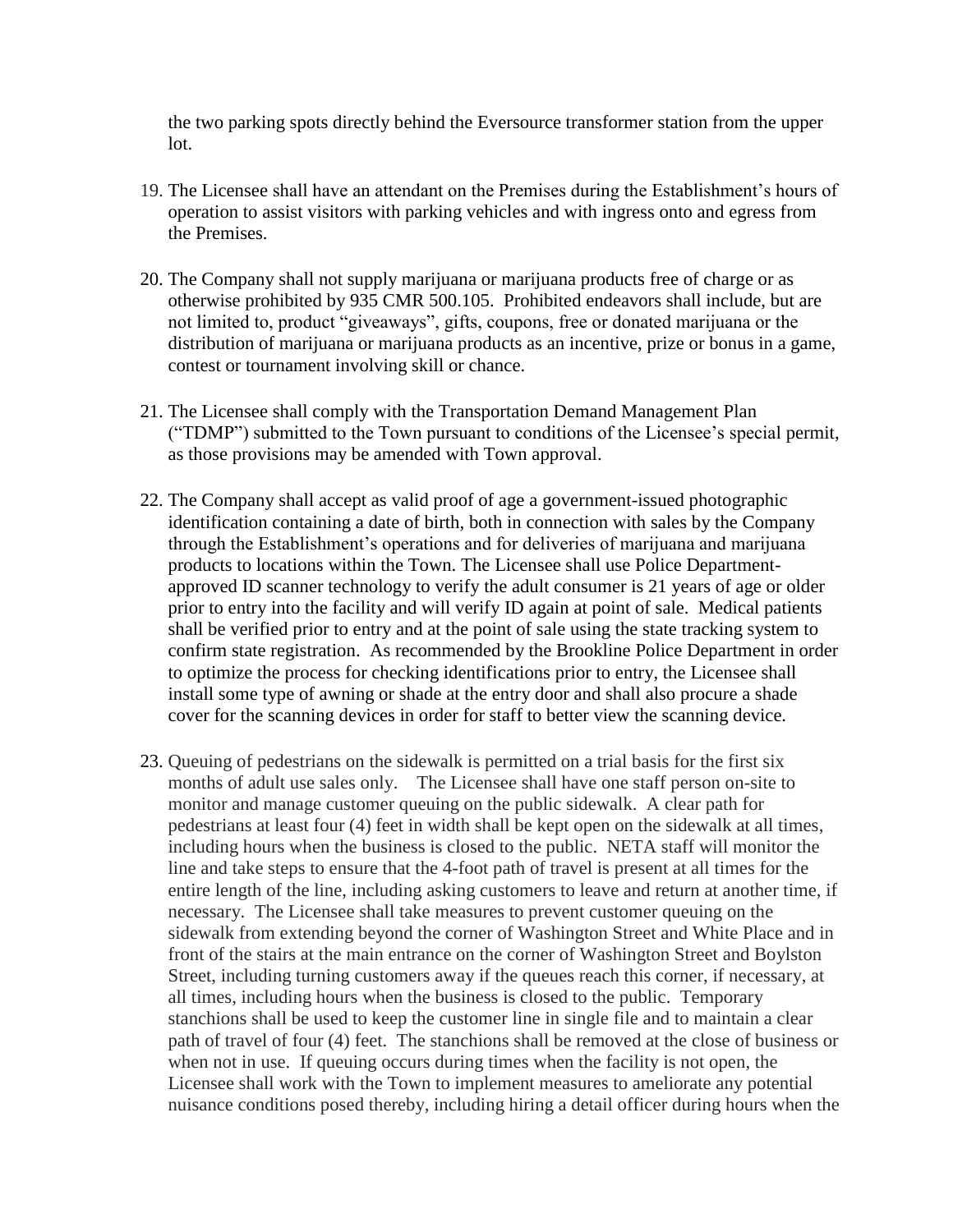business is closed to the public and providing staff during such hours to assist with managing queuing conditions. If the Town otherwise determines that queuing on the public sidewalk has become a safety hazard or nuisance, the Licensee shall meet with town officials to identify and implement methods to eliminate any queuing on the sidewalk. Any Town-recommended methods to reduce or mitigate queuing shall be borne by the Licensee. The Licensee shall comply with Town requirements relating to sidewalk occupancy permits from the Department of Public Works for such stanchions. The Licensee shall work with the Town on a Town-approved opening plan in anticipation of the commencement of Adult Use sales. The Licensee shall implement Townrecommended measures for the opening plan, which may include, but is not limited to, providing for off-hours staffing at the exterior of the building to manage lines and crowds, the hiring of one or more additional detail officers, and queuing in the Premises' parking lot in lieu of the public sidewalk during certain hours. The Licensee will not commence Adult Use sales prior to receiving written Police Department approval of the opening plan. At least two (2) weeks prior to the anticipated date for the commencement of Adult Use sales, the Licensee will present the opening plan to the Select Board.

- 24. During periods of snow, NETA will maintain the public sidewalk on the exterior of the Premises in a non-slippery condition and will remove snow banks from the full width of the sidewalk to allow for the free flow of pedestrian traffic.
- 25. The Licensee will work cooperatively with the Inspectional Departments in their efforts to monitor the efficacy of its procedures related to directing customers and staff to offstreet parking and to implement recommended changes arising from such monitoring.
- 26. The Licensee will endeavor to identify additional off-street customer parking opportunities in the vicinity in addition to the Homewood Suites.
- 27. The Licensee will post Police Department-approved signage conspicuously displayed in the vicinity of sales transactions areas that inform the public of the penalties for driving under the influence of marijuana, of the penalties for persons purchasing marijuana while under-aged or on behalf of an under-aged person, and for possessing an open container of marijuana in the passenger area of a motor vehicle.

#### **Security-Related Requirements**

- 28. The Licensee shall immediately notify the Town's Police Department of any known or suspected violation of criminal law that has taken place on or near the location of the Establishment. This is to include any criminal behavior related or unrelated to the business of the Establishment.
- 29. The Licensee shall promptly copy the Town's Chief of Police on any notifications and submissions it makes to the Massachusetts Department of Public Health pursuant to 105 CMR 725.110(F) and/or 935 CMR 500.110(7) or other provision of law relating to the Establishment ("Incident Reporting").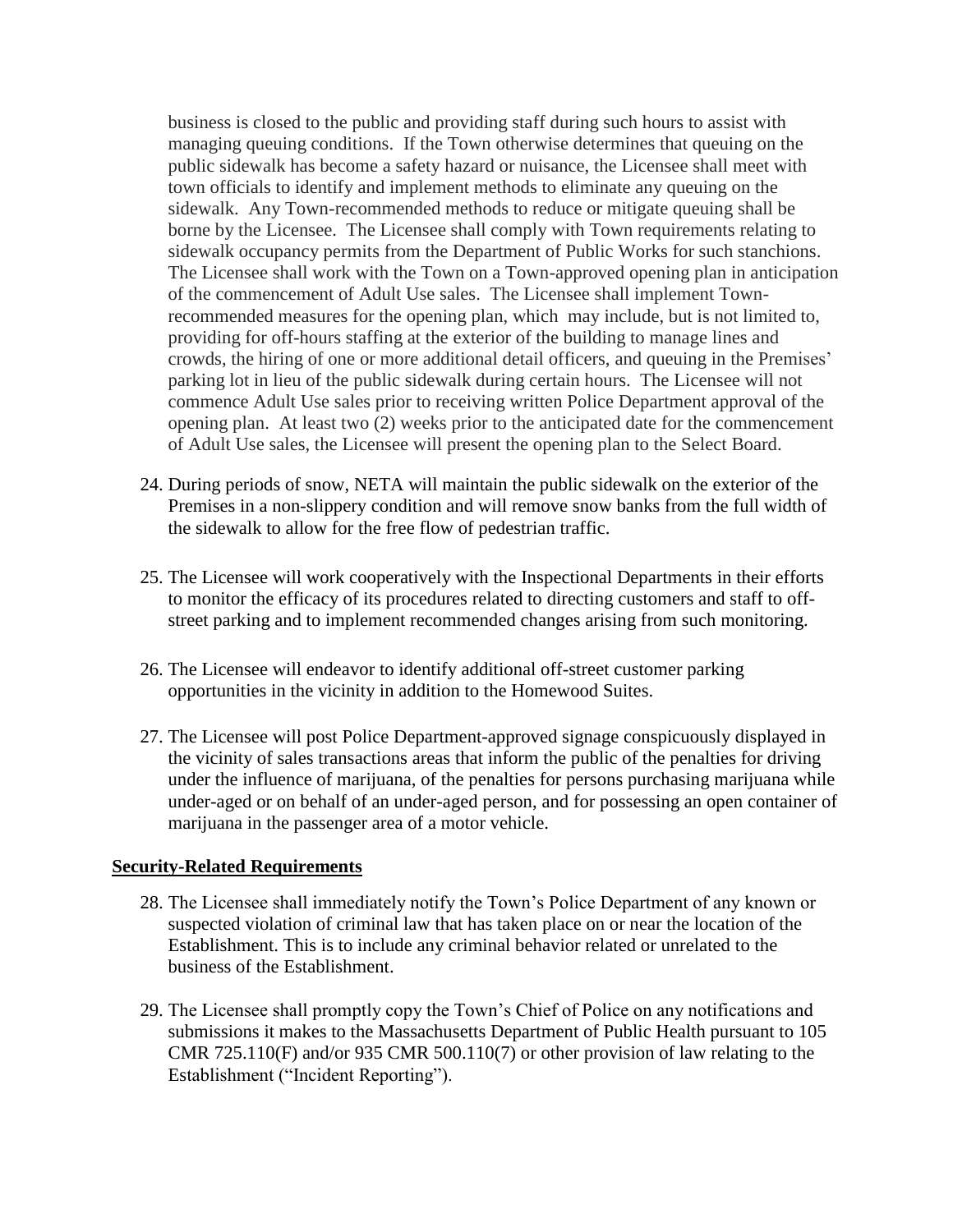- 30. The Licensee shall facilitate the immediate access and transfer of video footage from any video surveillance system of the Establishment's interior or exterior when so requested by the Town's Police Department (which request may be made when the Police Department has a reason to believe that such footage may be of assistance in an ongoing investigation related or non-related to the Establishment's business).
- 31. The Licensee shall connect its alarm system to a third party monitoring system, and notify the Town's Chief of Police about said third party monitoring system. In the event of accidental activation of a panic alarm, the Licensee will notify the Police Department that the activation was accidental. The Police Department may conduct a check of the facility in the event of an accidental activation.

# **Public Health-Specific Requirements**

- 32. All packaging and labeling of marijuana and marijuana products must be done in accordance with State law and regulations.
- 33. The Licensee must distribute a Patient Handbook to registered medical marijuana patients, and must provide educational materials for adult use consumers. Both patient and adult use educational materials must include information to ensure proper MIP dosage and safety tips, including instructions, information and warnings about the following:
	- a. Dosage safety: urging consumption on a "start Low" and "go slow" basis, including information about variability among individual tolerance to products and person-to-person variation in the effects;
	- b. Guidance for first-time or low-tolerance patients or consumers;
	- c. Information regarding dosage and ingredients of available products;
	- d. Duration: Information about both the time interval until the product effects are felt and the length of product effects;
	- e. Responsible storage: Direction to keep products away from children, kept in child-resistant packaging, and not to store near other food items;
	- f. Driving and machinery: Not to operate a vehicle or machinery under the influence;
	- g. Pregnancy: That there may be additional health risks associated with consumption of this product for women who are pregnant, breastfeeding, or planning on becoming pregnant.
	- h. With regard to edible MIPs:
		- (i) Alcohol: Not to mix MIPs with alcohol;
		- (ii) Eating first: To eat a full meal before consuming MIPs as doing so helps in lowering the intensity of the effects.
- 34. Marijuana and marijuana products, including edible marijuana products, are subject to random inspection and testing by the Town, and/or verification by the Town that inspection and/or testing has occurred, as may be consistent with State law.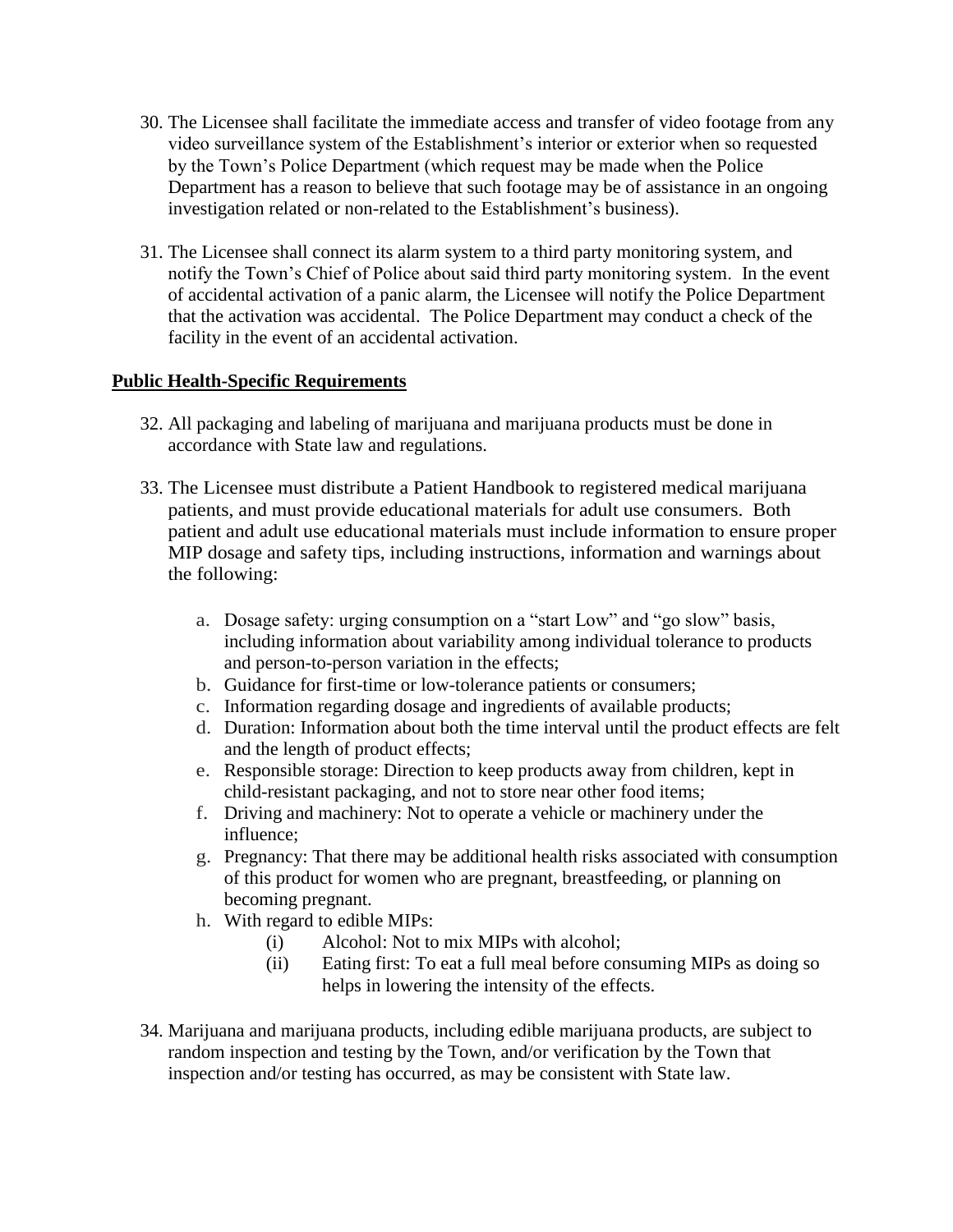- 35. There shall be no production or manufacture of any products at the Establishment. This does not pertain to repackaging of cannabis products produced or manufactured off-site.
- 36. The Licensee shall keep an updated product and price list on file with the Board and the Town's Health Department.

## **Facility-Specific Requirements**

- 37. The Licensee shall maintain a designated patient/handicap drop off space/zone within its parking lot.
- 38. The Licensee shall conspicuously post signage at any entrance actively used by the public indicating that entry into the premises by persons not possessing valid identification is prohibited. The notice shall be no smaller than 8.5" by 11."
- 39. The Licensee shall conspicuously post signs in the parking lot informing the public that parking spaces are for use by NETA customers only and that parking time is limited to 30 minutes maximum.
- 40. The Licensee shall maintain and keep all of its parking facilities clean from garbage and debris.
- 41. Prior to opening for Adult Use, the Licensee shall seal and stripe the customer parking lot adjacent to the facility.
- 42. The Licensee shall install and maintain lighting near its bicycle rack.
- 43. The Licensee shall procure and maintain the use of a pedestal-style "Parking Lot Full" sign in the customer parking lot adjacent to the facility.

#### **Community Relations-Specific Requirements**

- 44. The Licensee must hold an annual community meeting to provide abutters and community residents with an opportunity to comment on the Licensee's operating practices, policies and plans.
	- (a) Community meetings shall be advertised in the Brookline local newspaper between two (2) and four (4) weeks in advance of the meeting and announced on the Licensee's website beginning at least four (4) weeks in advance of the meeting and through the date of the meeting.
	- (b) The Licensee shall promptly notify the Town Administrator of community meetings and supply a copy of the Brookline local newspaper advertisement.
	- (c) The Licensee shall notify all Town Meeting members of community meetings two (2) to three (3) weeks in advance of the meeting.
	- (d) As part of the Town's annual license renewal process, the Licensee shall submit a report outlining the number of attendees, a summary of comments received, and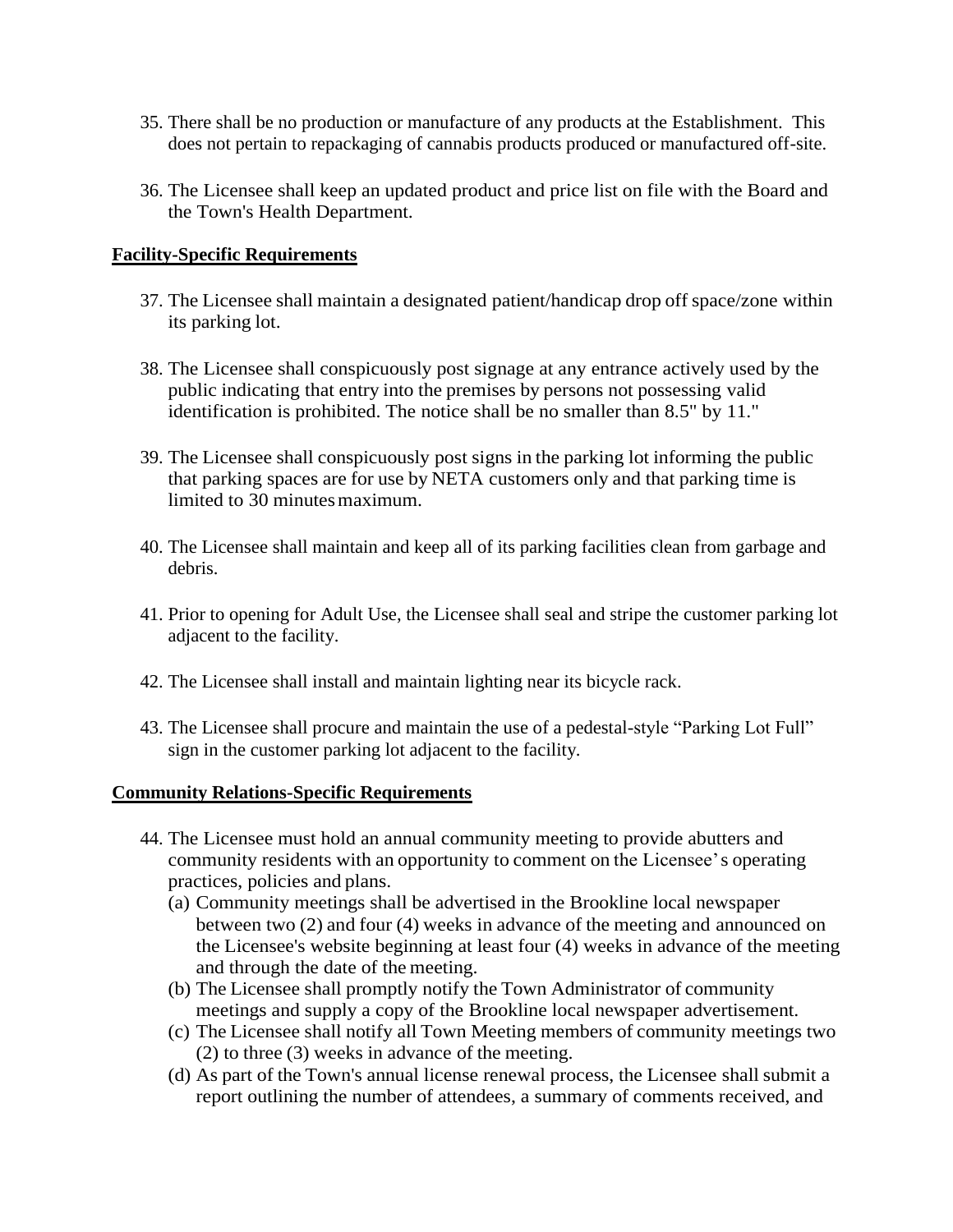proposed responses and plans to address comments.

#### **Access to Information and Required Notifications and Submissions**

- 45. The Licensee shall cooperate and comply with requests for information made by the Select Board and its agents.
- 46. Within twenty-four (24) hours of receipt of notice of it, the Licensee shall:
	- (a) file with the Town Administrator, Director of Public Health and the Building Commissioner any summary cease and desist order, cease and desist order, quarantine order, suspension order, revocation order, order limiting sales, deficiency statement, plan of correction, notice of a hearing, notice of any other administrative process or legal action, denial of a Certificate of Registration, denial of a renewal of a Certificate of Registration, or final action issued by a state or federal agency (including, but not limited to, the CCC and/or DPH) regarding the Licensee or the Licensee's Certificate of Registration;
	- (b) inform the Town Administrator if any of the Licensee's State agent registrations is revoked, if a renewal application for a State agent registration is denied, or if the agent is subject to any pending administrative process or legal action; and
	- (c) Inform the Town Administrator of receipt of notice of any federal enforcement action against or investigation of the Licensee.
- 47. Within fourteen (14) days of submission to the CCC and/or DPH, the Licensee shall provide to the Select Board a copy of its application to the CCC and/or DPH for an original or renewed CCC or DPH license, with personal information such as birth dates, social security numbers (including last 4 digits), financial/bank account numbers, driver's license numbers and criminal offender record information (CORI), and personal addresses, telephone numbers and email addresses redacted. Copies of such applications may be disclosed in accordance with the provisions of the Public Records law. The Company may identify information within such documents that has not been redacted that it believes is non-public record information, for the Town's consideration.
- 48. The Licensee shall promptly provide prior written notice to the Town Administrator of its intent to cease accepting a form of electronic payment (*e.g.,* credit or debit card).
- 49. The Company shall provide the Town Administrator, Chief of Police, Fire Chief, Health Director, Planning Director, and Building Commissioner with an up-to-date list of the names, 24-hour telephone numbers and email addresses of all Executive Management Team Members, Managers, Alternate Managers, and key holders of the Premises to whom the Town may communicate if necessary during business hours and after business hours.
- 50. Executive Management Team Members, Managers and Alternate Managers shall respond within twenty-four (24) hours of contact by a Town staff member. The Company agrees to appear before the Select Board and/or to communicate with Town staff if requested to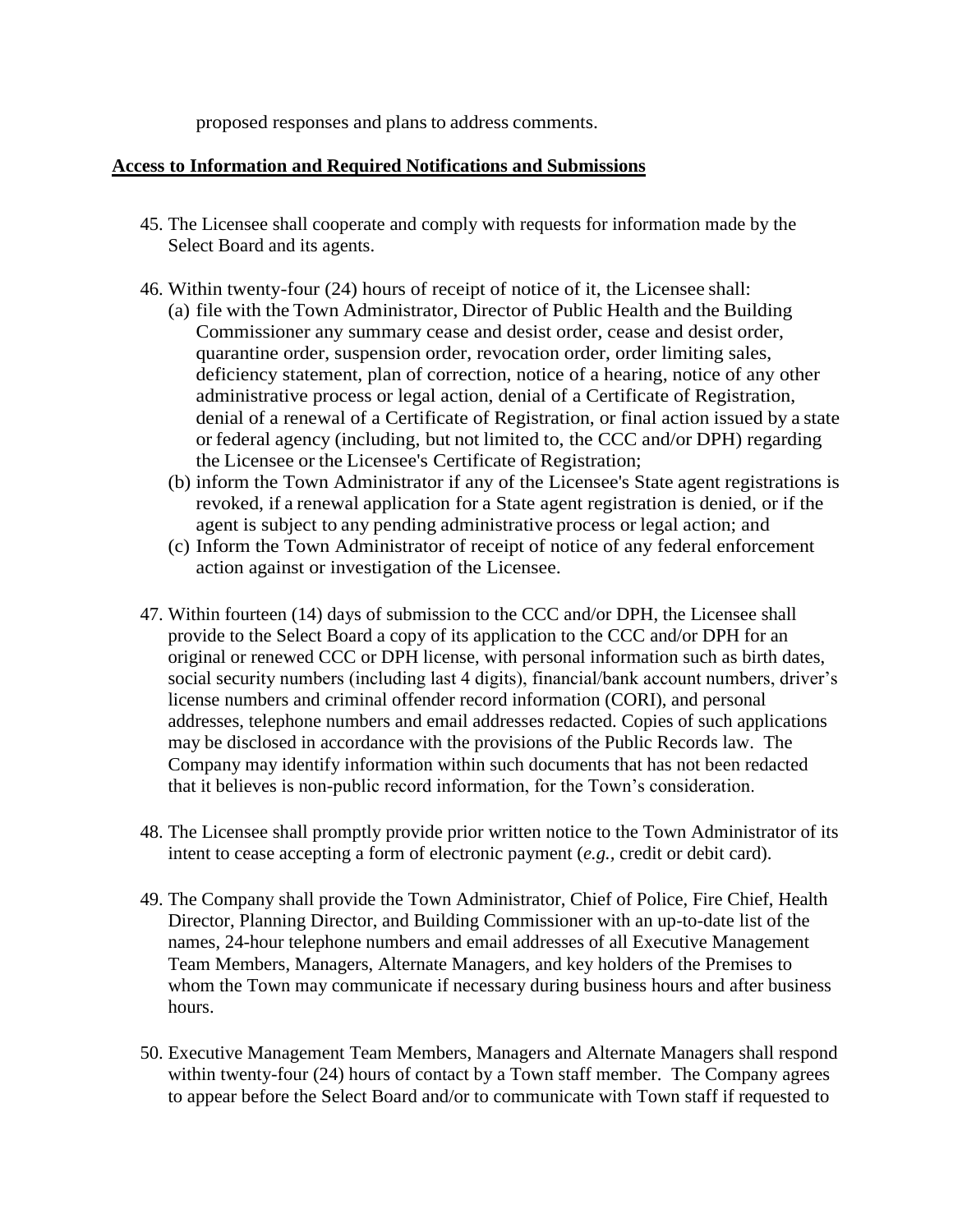do so.

- 51. The Licensee shall maintain on the Premises in a readily-accessible location one or more binders containing (a) all operating policies and procedures required by 935 CMR 500 and 105 CMR 725, (b) an up-to-date list of all products sold by the Licensee through the Establishment's operations, including the strains and forms in which marijuana and marijuana products are sold, along with prices charged, (c) the Licensee's entire application for an original CCC and/or DPH license in connection with the Establishment and any application for a Town Select Board license, in addition to renewal applications for such licenses, if dating within the past five (5) years; (d) a Town Health Departmentapproved pest control and a rubbish and litter plan, (e) a copy of the Registration Cards for the Establishment's Agents staffing, or supervising staff, of the Establishment, and (f) proof of a general liability insurance policy or escrow account as required by 935 CMR 500 and/or 105 CMR 725. Upon the request of the Select Board or its agent, the licensee shall make the binder(s) available for inspection.
- 52. The Licensee will cooperate with a pre-operational inspection by the Inspectional Departments prior to commencing recreational marijuana and recreational marijuana product sales.
- 53. The Licensee shall submit requested data and reports to the Board and its agents in the form and manner that they may determine. The Licensee may identify information within such documents that it believes is non-public record, for the Town's consideration. These submissions shall include, as part of the annual Town license renewal process, an annual report the accuracy and completeness of which is attested to under penalties of perjury detailing information that shall include:
	- i. Names and 24-hour site contact information for all Executive Management Team members, Managers and Alternate Managers;
	- ii. An independent financial audit of the Licensee prepared by a licensed CPA for the preceding fiscal year;
	- iii. The number and geographical distribution of customers visiting the facility by month (zip code information will suffice with regard geographical distribution information);
	- iv. In connection with the Transportation Demand Management Plan, performance monitoring records, reports and records of any required remedial actions, and any other records as may permit the Select Board to review the effectiveness of the TDMP and that may evidence the Licensee's continued implementation of and compliance with the TDMP's performance goals;
	- v. The number and percentage of on-site employees using the Licensee's public transportation subsidy for employees, and the number and percentage of on- site employees who generally commute to the facility using a means other than a vehicle parked inTown;
	- vi. Total number of employees whose duties entail working at the facility on a part- or full-time basis;
	- vii. Certification that all employees who drive to the facility are instructed to park